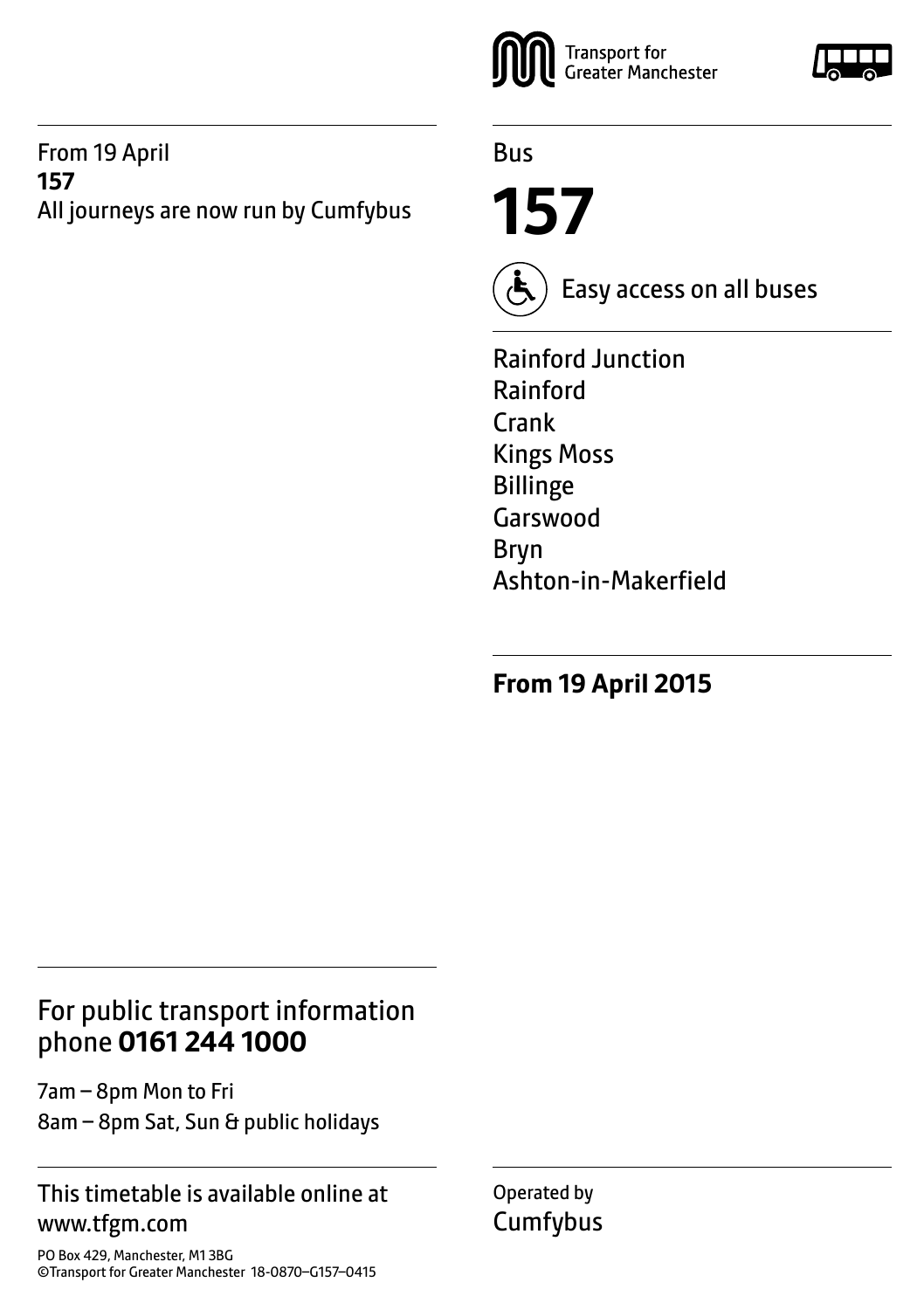# Additional information

# Alternative format

To ask for leaflets to be sent to you, or to request large print, Braille or recorded information phone 0161 244 1000 or visit www.tfgm.com

#### Easy access on buses



 Journeys run with low floor buses have no steps at the entrance, making getting on and off easier. Where shown, low floor buses have a ramp for access and a dedicated space for wheelchairs and pushchairs inside the bus. The bus operator will always try to provide easy access services where these services are scheduled to run.

# Using this timetable

Timetables show the direction of travel, bus numbers and the days of the week. Main stops on the route are listed on the left. Where no time is shown against a particular stop, the bus does not stop there on that journey. Check any letters which are shown in the timetable against the key at the bottom of the page.

# Where to find information about service changes

www.tfgm.com Bus station posters Leaflets from outlets.

# Tickets and information

Bus companies offer a range of tickets for use on their own buses. For travel on any service in the County, use System One tickets, including DaySaver. Travelshops provide tickets, information and journey planning advice on buses, trains and trams for work and pleasure.

# Using the 24 hour clock

Times are shown in four figures. The first two are the hour and the last two are the minutes.

0753 is 53 minutes past 7am 1953 is 53 minutes past 7pm



# Operator details

**Cumfybus**

178A Cambridge Road, Southport PR9 7LW Telephone 01704 227321

#### **Travelshops**

**Wigan Bus Station** Mon to Sat 8.30am to 1.15pm and 2pm to 4pm Sunday\* Closed \*Including public holidays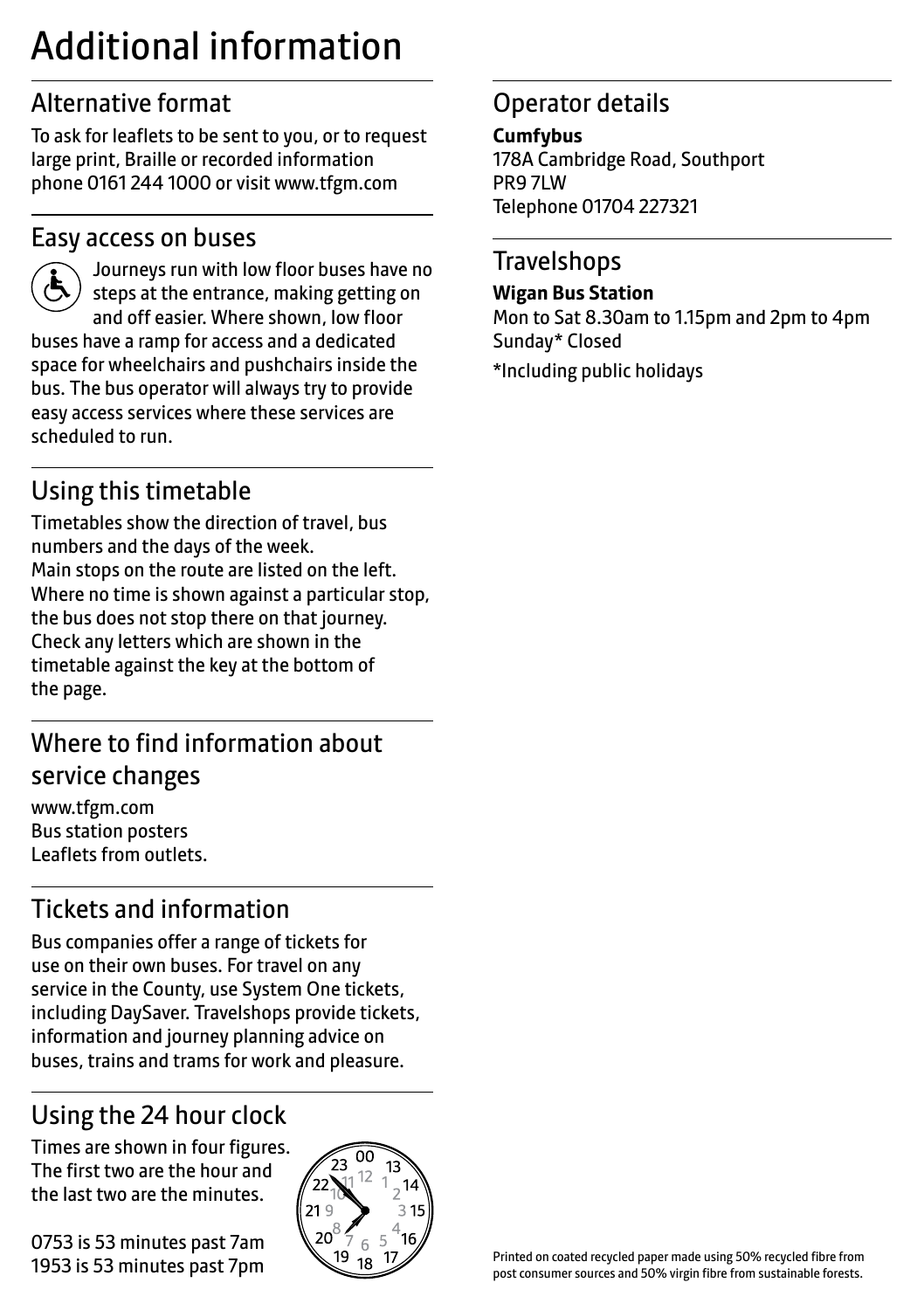# **157**

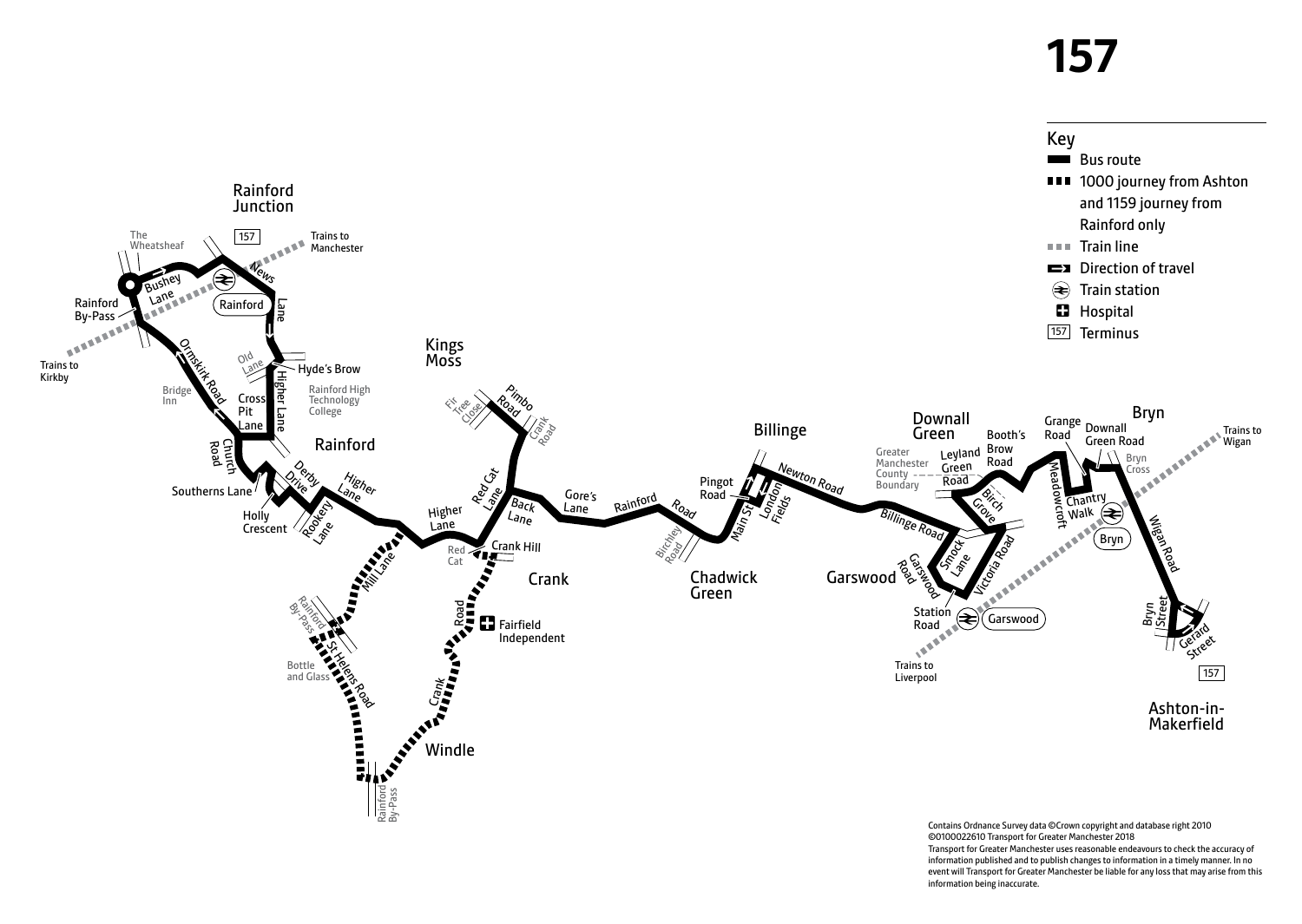#### Mondays to Saturdays

|                                   |       |      |      | а    |      |      |      |      |      |      |  |  |  |
|-----------------------------------|-------|------|------|------|------|------|------|------|------|------|--|--|--|
| Rainford, Train Station           | 0907  | 1007 | 1107 | 1159 | 1307 | 1407 | 1526 | 1607 | 1711 | 1807 |  |  |  |
| Rainford High Technology College  | 0910  | 1010 | 1110 | 1202 | 1310 | 1410 | 1529 | 1610 | 1714 | 1810 |  |  |  |
| <b>Church Road/Southerns Lane</b> | 0913  | 1013 | 1113 | 1205 | 1313 | 1413 | 1532 | 1613 | 1717 | 1813 |  |  |  |
| Derby Drive/Rookery Lane          | 0915  | 1015 | 1115 | 1207 | 1315 | 1415 | 1534 | 1615 | 1719 | 1815 |  |  |  |
| St Helens Road, Bottle and Glass  |       |      |      | 1212 |      |      |      |      |      |      |  |  |  |
| Crank, Red Cat                    | 0920  | 1020 | 1120 | 1220 | 1320 | 1420 | 1539 | 1620 | 1724 | 1820 |  |  |  |
| Kings Moss, Fir Tree Close        | 0924  | 1024 | 1124 | 1224 | 1324 | 1424 | 1543 | 1624 | 1728 | 1824 |  |  |  |
| <b>Billinge, Newton Road</b>      | 0933  | 1033 | 1133 | 1233 | 1333 | 1433 | 1552 | 1633 | 1737 | 1833 |  |  |  |
| <b>Garswood, Train Station</b>    | 0940- | 1040 | 1140 | 1240 | 1340 | 1440 | 1559 | 1640 | 1744 |      |  |  |  |
| <b>Booth's Brow Road</b>          | 0946  | 1046 | 1146 | 1246 | 1346 | 1446 | 1605 | 1646 | 1750 |      |  |  |  |
| <b>Bryn Cross</b>                 | 0952  | 1052 | 1152 | 1252 | 1352 | 1452 | 1611 | 1652 | 1756 |      |  |  |  |
| Ashton, Gerard Street             | 0957  | 1057 | 1157 | 1257 | 1357 | 1457 | 1616 | 1657 | 1801 |      |  |  |  |

Bus 157 does not run on Sundays or public holidays

Bus 157 is provided with the financial support of Transport for Greater Manchester

a – Runs via Mill Lane, St Helens Road and Crank Road

W– All bus 157 journeys are run using easy access buses. See inside front cover of this Bus Times leaflet for details